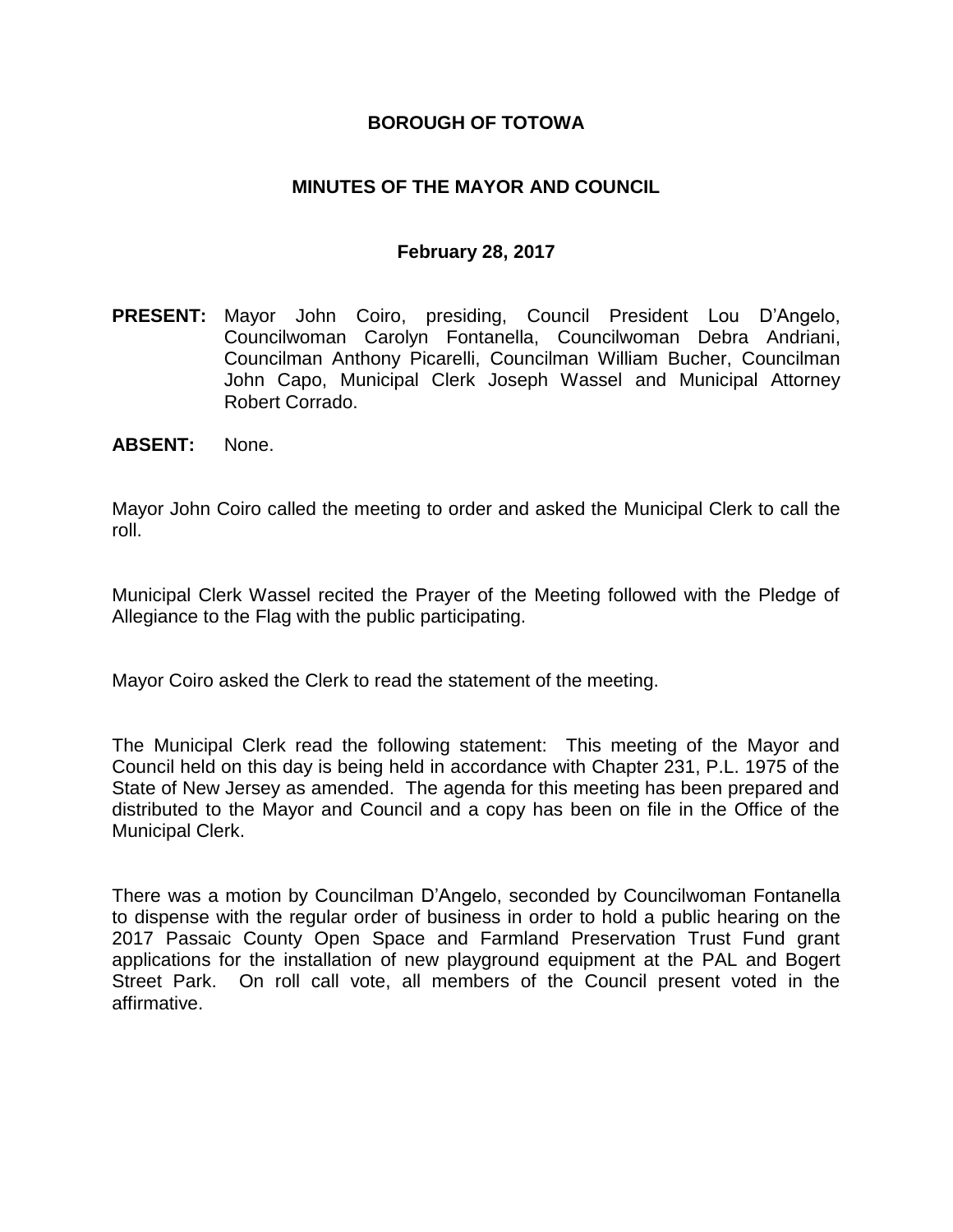Municipal Clerk Wassel announced that the 2017 Passaic County Open Space and Farmland Preservation Trust Fund grant applications for the installation of new playground equipment at the PAL and Bogert Street Park have been advertised for public hearing for Tuesday, February 28, 2017.

Municipal Clerk Wassel read the Open Space Public Hearing Notice.

There was a motion by Councilman D'Angelo, seconded by Councilwoman Fontanella to open the public hearing. On roll call vote, all members of the Council present voted in the affirmative.

Mayor Coiro asked if any citizens wish to be heard on the 2017 Open Space grant applications.

# **CITIZENS HEARD:**

There were no citizens present who wished to be heard.

There was a motion by Councilman D'Angelo, seconded by Councilwoman Fontanella to close the public hearing. On roll call vote, all members of the Council present voted in the affirmative.

There was a motion by Councilman D'Angelo, seconded by Councilwoman Fontanella to adopt the following resolution endorsing submission of the 2017 Passaic County Open Space and Farmland Preservation Trust Fund grant applications for the installation of new playground equipment at the PAL and Bogert Street Park. On roll call vote, all members of the Council present voted in the affirmative.

## RESOLUTION NO. 43-2017

WHEREAS, the Mayor and Council of the Borough of Totowa are desirous of submitting two applications for funding through the Passaic County Open Space and Farmland Preservation Trust Fund for the installation of new playground equipment at each of the following locations: Totowa PAL (Block 62, Lot 1) and Bogert Street Park (Block 134, Lot 1); and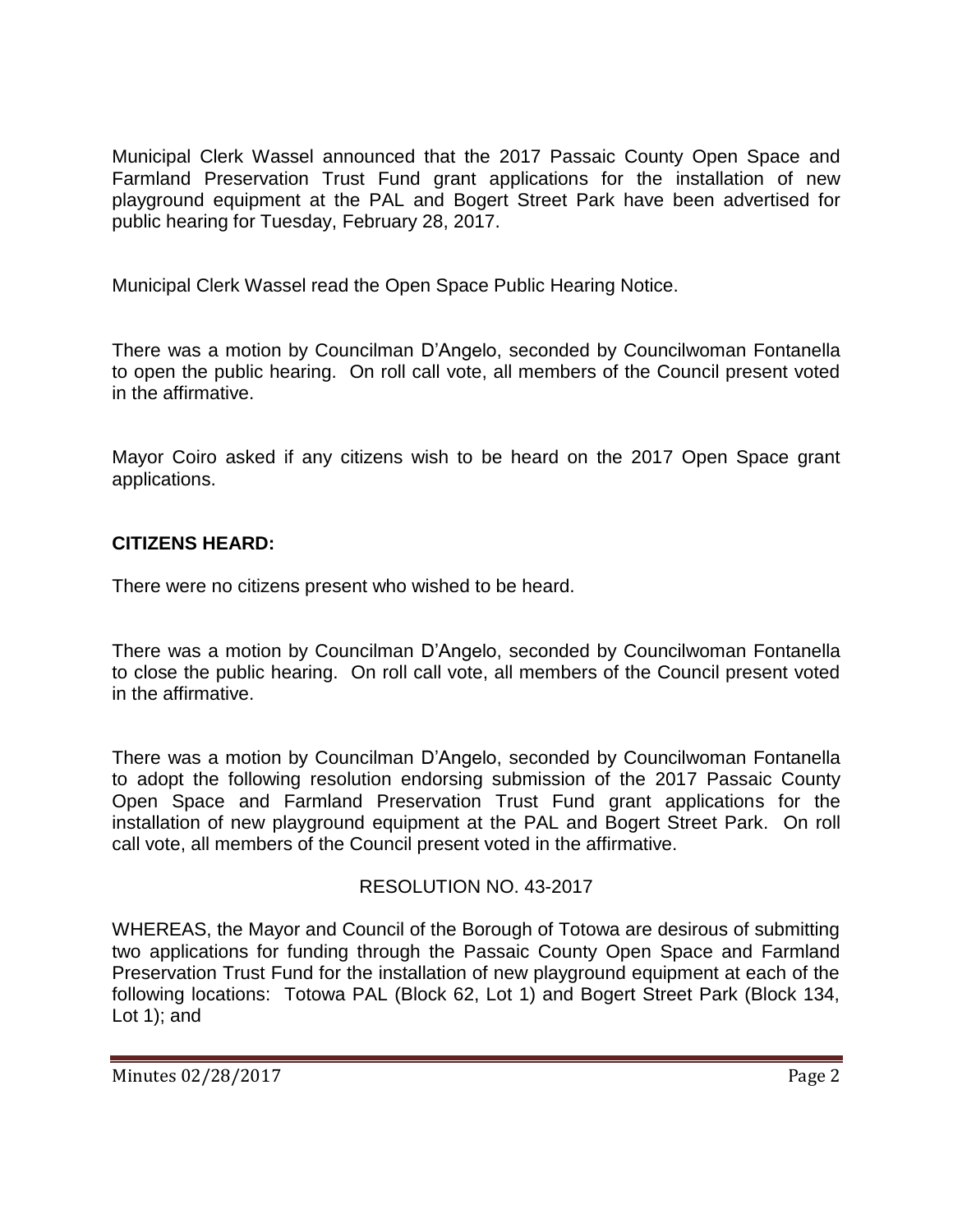WHEREAS, pursuant to the State Shared Services Act, such funds may not be spent in a municipality without authorization by the Governing Body; and

WHEREAS, the aforesaid projects are in the best interest of the Borough of Totowa; and

WHEREAS, the Mayor and Council obtained public comments of the proposed application at their meeting held on February 28, 2017; and

WHEREAS, all property owners within a 200-foot radius of the proposed project sites were notified of the public hearing at least 10 days prior to its implementation.

NOW, THEREFORE, BE IT RESOLVED, that the Mayor and Council of the Borough of Totowa do hereby confirm endorsement of the aforesaid projects.

BE IT FURTHER RESOLVED, that the Mayor and Council certify the resolution for the applications to be presented to the Passaic County Department of Planning.

BE IT FURTHER RESOLVED, that a copy of this resolution shall be sent to the Department of Planning to be added to the applications by the Borough for the 2017 Passaic County Open Space and Farmland Preservation Trust Fund, so that implementation of the aforesaid projects may be expedited.

There was a motion by Councilman D'Angelo, seconded by Councilwoman Fontanella to revert to the regular order of business. On roll call vote, all members of the Council present voted in the affirmative.

Mayor Coiro asked if any members of the Council, the Municipal Clerk or the Municipal Attorney wished to address the Council.

There were no reports.

#### CITIZENS HEARD:

Lisa Verhagen, 10 Knollwood Road: Said that she was back here again to discuss Progressive Car Wash and after being here on February 14<sup>th</sup> she went to the Building Department on the 15<sup>th</sup> and spoke to John and Allan, but since then two calls came in on the 18<sup>th</sup> for cars being out into Union Boulevard and on the  $22<sup>nd</sup>$  for working after hours. She stated that they "blacked out" the windows in the back towards the residents

Minutes 02/28/2017 Page 3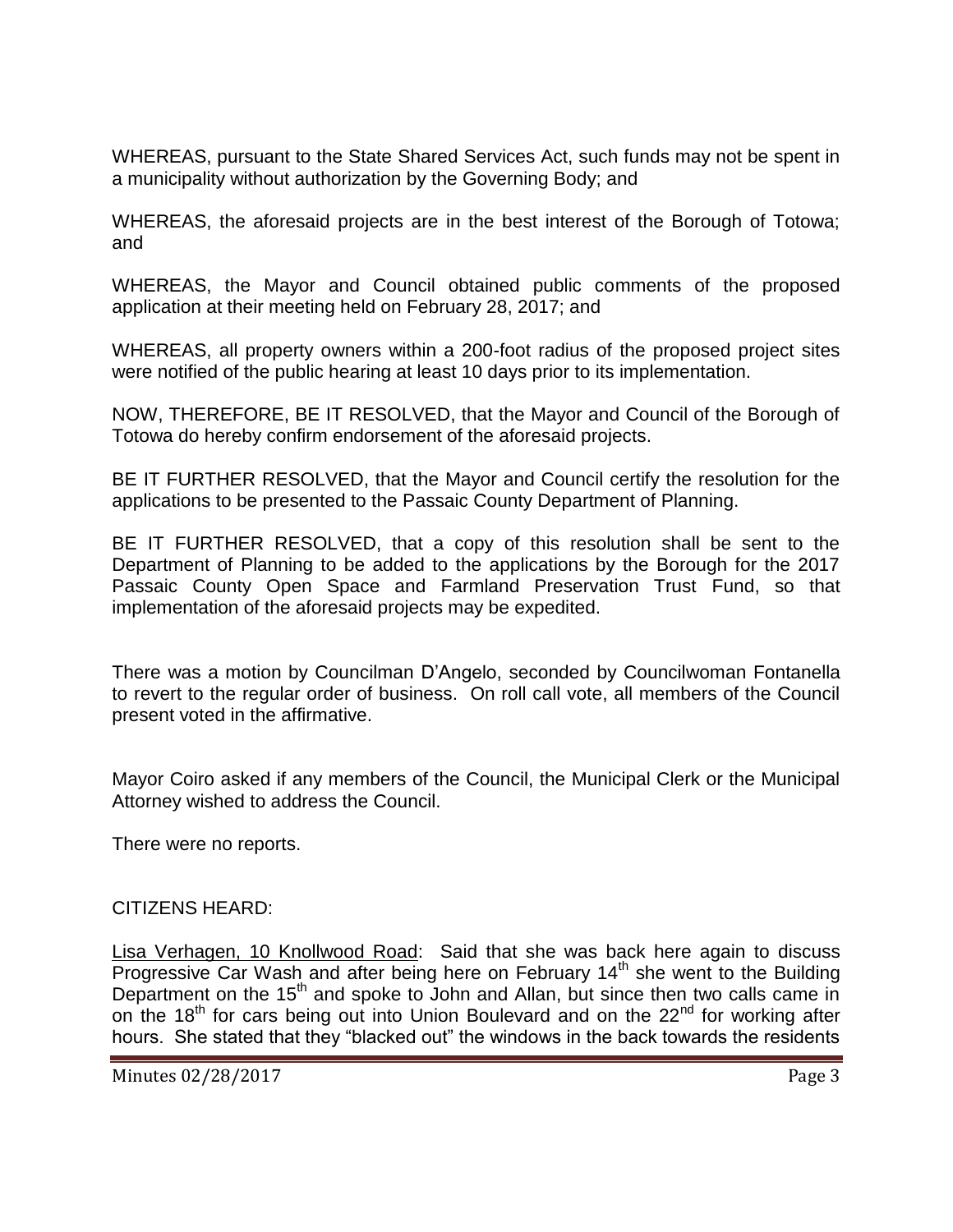making it appear that they are closed, but then you go around to the front and they are in full blown operation. She said that nothing has been done to get them to abide by their approvals for the past three months or almost 7 years going back to their Planning Board resolution in July of 2010. She feels that they are just taking advantage of the Mayor and Council, Police Department, etc. She also thinks that they are shady and doesn't think that they belong in Totowa. A long conversation ensued. Mayor Coiro: Told her that we will stay on them to comply. He also advised her that he along with Construction Code Official Allan Burghardt will set up a meeting with the owner before the next Council Meeting.

Mike Mahometa, 269 Lincoln Avenue: Walked up to the aerial map of Totowa and pointed to the area of Shepherds Lane and said that he heard from neighbors about heavy construction and a road going through from Chamberlain Avenue. Mayor Coiro: Replied that I can only tell you what I know and that is that he heard that a developer purchased the property and was looking to put in condos/senior housing, but there are no plans that he has seen so he can't really comment further.

There was a motion by Councilman D'Angelo, seconded by Councilwoman Fontanella to approve the Minutes of the Mayor and Council for the meeting of February 14, 2017. On roll call vote, all members of the Council present voted in the affirmative.

COMMITTEE ON FINANCE:

There was a motion by Councilman Picarelli, seconded by Councilman D'Angelo to approve Resolution No. 2017-05 for the payment of bills. On roll call vote, all members of the Council present voted in the affirmative.

There was a motion by Councilman Picarelli, seconded by Councilman D'Angelo to adopt the following resolution authorizing the Treasurer to issue refunds to various property owners pursuant to State Tax Court judgments. On roll call vote, all members of the Council present voted in the affirmative.

## RESOLUTION

WHEREAS, there has been a State Tax Court judgment to reduce the evaluation on the following.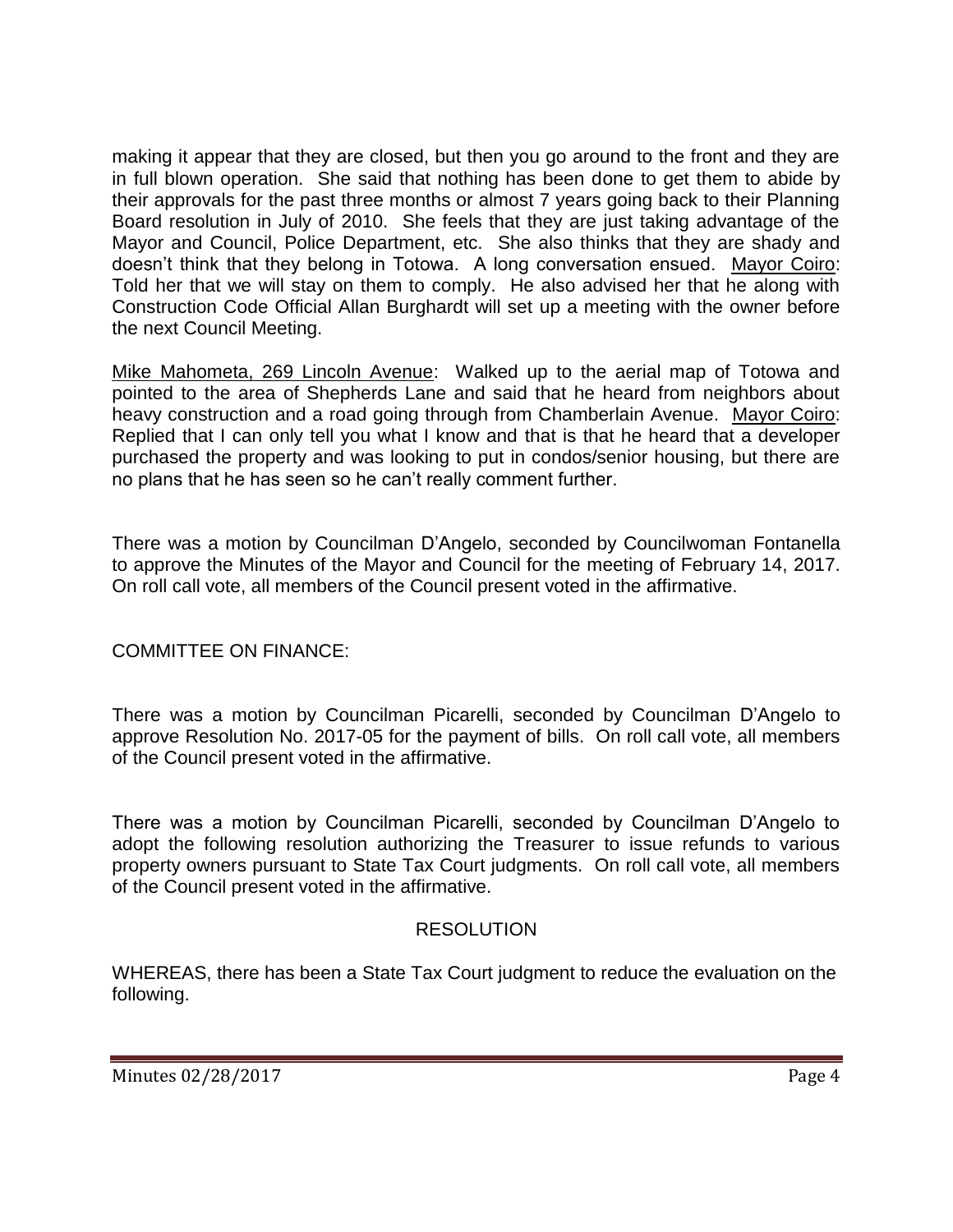NOW, THEREFORE, BE IT RESOLVED, that the Treasurer of the Borough of Totowa is authorized to refund this amount.

| <b>BLK</b> | <u>LOT</u> | <b>PROPERTY/OWNER</b>                                       | <b>PAYABLE TO</b>                                                                                                                                         | <b>YEAR</b> | <b>FROM</b> | <u> TO</u> | <b>AMOUNT</b> |
|------------|------------|-------------------------------------------------------------|-----------------------------------------------------------------------------------------------------------------------------------------------------------|-------------|-------------|------------|---------------|
| 170.03     | 3          | 30 West End Road<br>West End Prop LLC<br>c/o Star Stainless | "Brach Eichler L.L.C. and<br>West End Prop LLC c/o<br>Star Stainless"<br>Mail To:<br>Brach Eichler, LLC<br>101 Eisenhower Parkway<br>Roseland, N.J. 07068 | 2014        | 6.100.000   | 6,000,000  | \$2,122.00    |
| 170.03     | 3          | (same as above)                                             | (same as above)<br>Mail to:                                                                                                                               | 2015        | 6.100.000   | 5.900.000  | \$4,568.00    |
| 170.03     | 3          | (same as above)                                             | (same as above)                                                                                                                                           | 2016        | 6.100.000   | 5.800.000  | \$7,047.00    |

Total check \$13,737.00

There was a motion by Councilman Picarelli, seconded by Councilman D'Angelo to adopt the following resolution authorizing the Treasurer to issue refunds to various property owners due to overpayment of 1<sup>st</sup> Quarter 2017 taxes. On roll call vote, all members of the Council present voted in the affirmative.

#### RESOLUTION

WHEREAS, there has been an overpayment of taxes on the properties listed below; and

WHEREAS, the taxpayer is entitled to a refund; and

WHEREAS, the chart sets forth the refund as follows:

1<sup>st</sup> Qtr 2017

| <b>BLOCK</b><br>9 | <u>LOT</u><br>42.01 | <b>PROPERTY/OWNER</b><br>10 Huizenga Lane<br>George C. Shamey | <b>PAYABLE TO:</b><br>Ocwen Loan Servicing, LLC<br>Tax, Escrow Department<br>1661 Worthington Road, Suite 100<br>West Palm Beach, Fla. 33409 | <b>OVERPAYMENT</b><br>\$2,441.20 |
|-------------------|---------------------|---------------------------------------------------------------|----------------------------------------------------------------------------------------------------------------------------------------------|----------------------------------|
| 9.08              | 81                  | 87 Independence Trail<br>Nelay Vaidya & Deborah Murray        | Neelay Vaidya & Deborah<br>Murray                                                                                                            | \$4,030,30                       |
| 19                | 28                  | 46 Franklin Place<br>Debra Pastorino                          | Joseph Petriello Trust Account<br>30 Galesi Drive<br>Wayne, NJ 07470                                                                         | \$1,417.03                       |
| 29                | 20                  | 55 Jefferson Place<br>Ghose Gautam                            | <b>Equity Settlement Services</b><br>444 Route 111<br>Smithtown, NY 11787                                                                    | \$1.548.58                       |

Minutes 02/28/2017 Page 5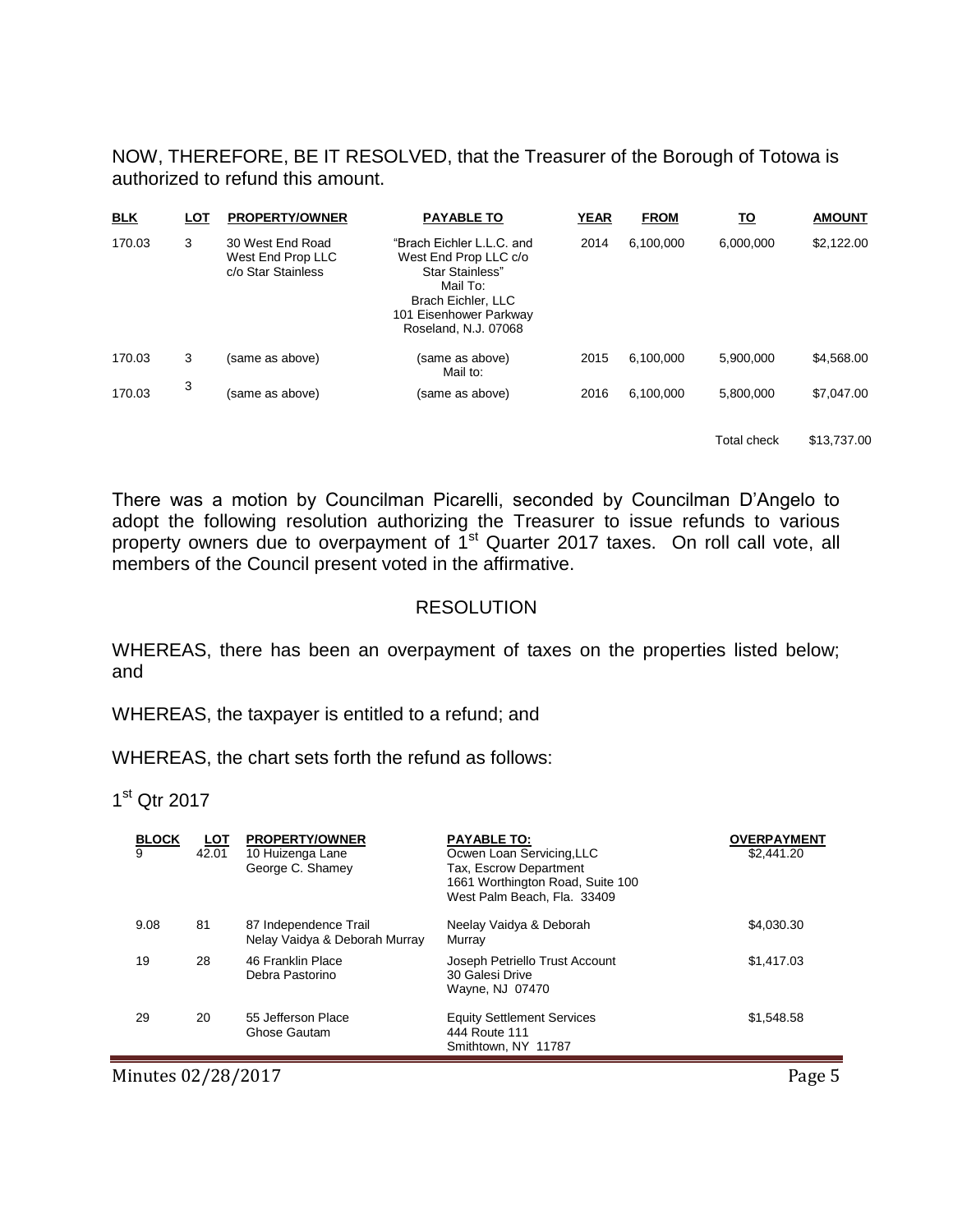| 32  | 15   | Federal National M Assoc                                 | Nationstar Mortgage<br>Corelogic Tax Services, LLC, Refund Dept<br>1 Corelogic Drive<br>Westlake, TX 76262 | \$1,456.38 |
|-----|------|----------------------------------------------------------|------------------------------------------------------------------------------------------------------------|------------|
| 137 | 14   | 35 Garretson Avenue<br>Adriana Hunter & Dwayne<br>Hunter | <b>Simplicity Title</b><br>70 Grove Street<br>Somerville, NJ 08876                                         | \$1,664.27 |
| 155 | 1.02 | 578 Totowa Road                                          | Barbara Ridgeway                                                                                           | \$3,205.80 |
| 13  | 21   | 142 Willard Ave.<br>Bruno, Ronnie & Parricia             | Lereta<br>1123 Park View Drive<br>Covina, Ca. 91724<br>Attn: Refund Dept.                                  | \$1,697.74 |

NOW, THEREFORE, BE IT RESOLVED, that the overpayment shall be refunded to the taxpayer, as stated above, and the Treasurer is authorized to issue separate checks for the refunds, which shall be paid to the stated property owner or taxing authority.

COMMITTEE ON PUBLIC SAFETY:

There was a motion by Councilman D'Angelo, seconded by Councilwoman Fontanella to add the following item to the agenda. On roll call vote, all members of the Council present voted in the affirmative.

A letter was received from Fire Chief Vincent Marciano advising that he will be attending the International Arson Investigators Conference in Atlantic City from March 8 – 10, 2017 and requesting permission to take the Fire Chief's vehicle. There was a motion by Councilman D'Angelo, seconded by Councilwoman Fontanella to grant permission. On roll call vote, all members of the Council present voted in the affirmative.

COMMITTEE ON PUBLIC WORKS:

There was no report.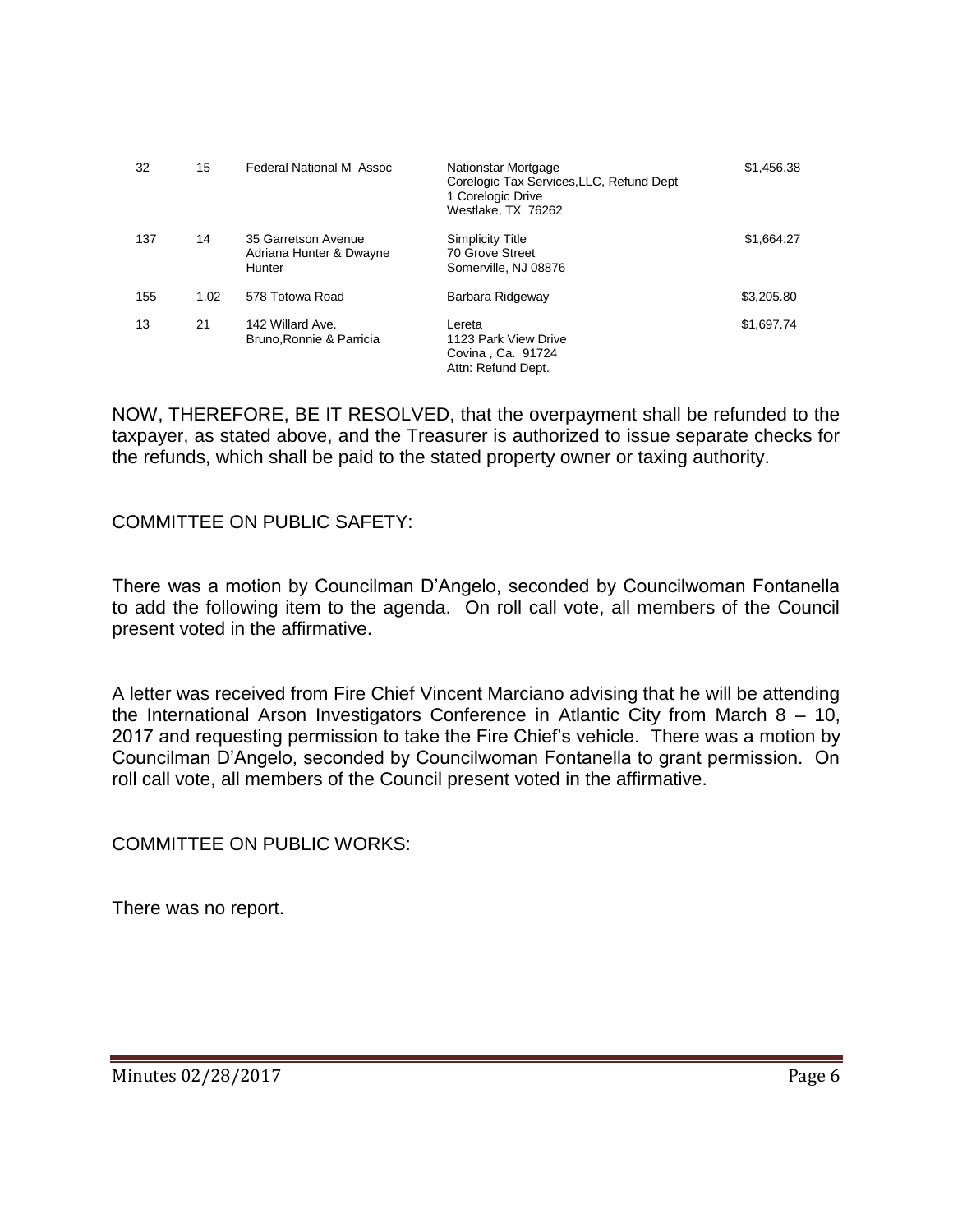## COMMITTEE ON ENGINEERING & PUBLIC PROPERTY:

There was a motion by Councilwoman Fontanella, seconded by Councilwoman Andriani to adopt the following resolution authorizing the application to the Passaic County Community Development Block Grant Program for Phase VII of the Sanitary Sewer Main Rehabilitation Project. On roll call vote, all members of the Council present voted in the affirmative.

## RESOLUTION NO. 44-2017

WHEREAS, the Mayor and Council of the Borough of Totowa wishes to apply for funding from the Passaic County Community Development Block Grant Program.

NOW, THEREFORE, BE IT RESOLVED, that the Mayor and Council of the Borough of Totowa authorizes the application for and use of requested funds in the amount of \$168,000.00 from the Passaic County Community Development Block Grant (CDBG) Program for Phase VII of the Borough's Sanitary Sewer Main Rehabilitation Project.

BE IT FURTHER RESOLVED, that if awarded, the Mayor and Council of the Borough of Totowa shall implement the activities in a manner to ensure compliance with all applicable federal, state and local laws and regulations.

There was a motion by Councilwoman Fontanella, seconded by Councilwoman Andriani to adopt the following Resolution In Support Of The Federal Fair Housing Law And New Jersey Law Against Discrimination. On roll call vote, all members of the Council present voted in the affirmative.

## RESOLUTION NO. 45-2017

### RESOLUTION IN SUPPORT OF THE FEDERAL FAIR HOUSING LAW AND NEW JERSEY LAW AGAINST DISCRIMINATION

WHEREAS, the Borough of Totowa supports Title VIII of the Civil Rights Act of 1968 (Federal Fair Housing Law) and the New Jersey Law Against Discrimination; and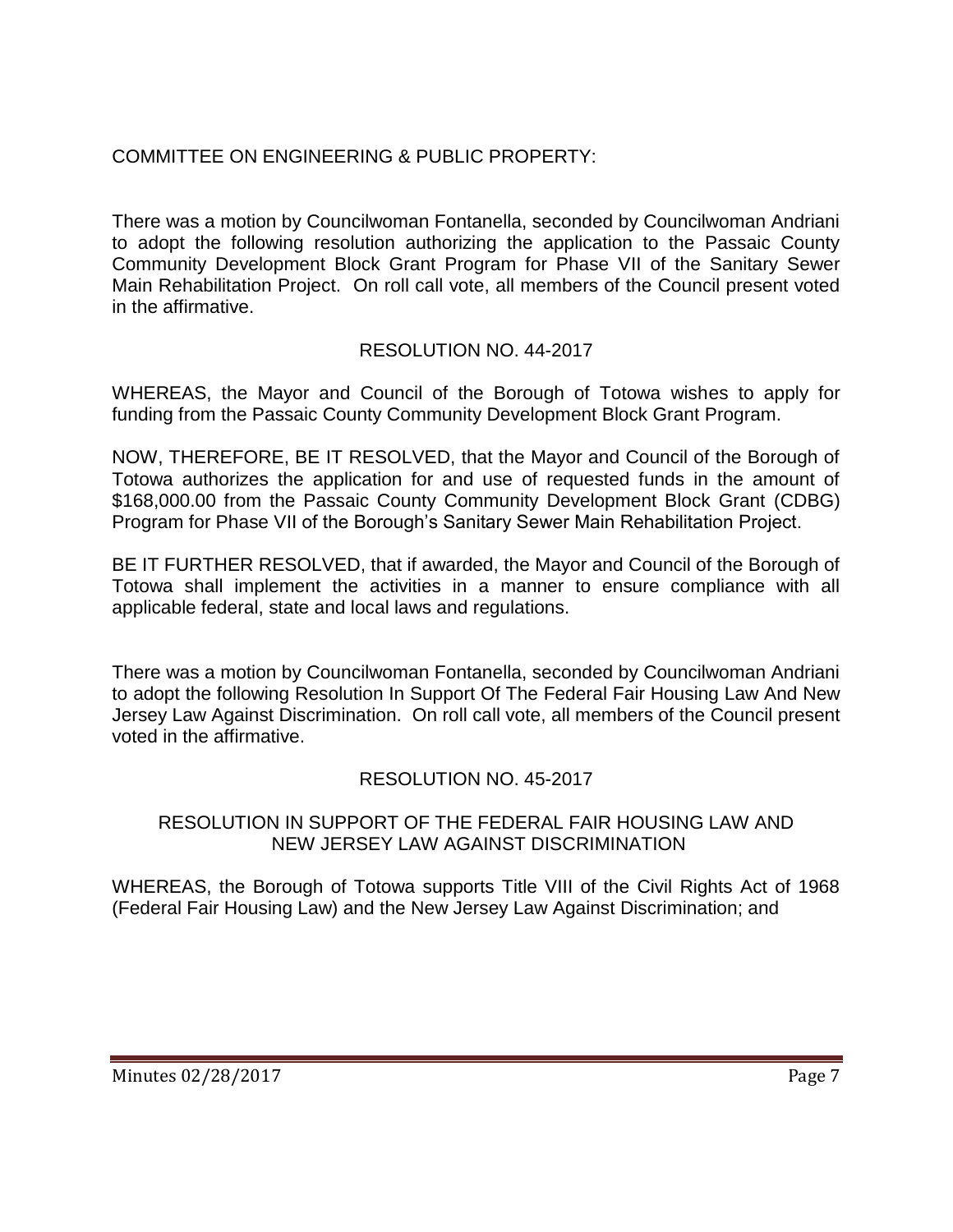WHEREAS, it is the policy of the Borough of Totowa to implement programs to ensure equal opportunity in housing for all persons regardless of race, color, religion, ancestry, sex (including pregnancy), national origin, nationality, familial status, marital or domestic partnership status, affectional or sexual orientation, atypical hereditary cellular or blood trait, genetic information, liability for military service, mental or physical disability, perceived disabilty, AIDS/HIV status and Lawful Income or Source of Lawful Rent Payment (Section 8); and

WHEREAS, the Borough of Totowa further objects to discrimination in the sale, rental, leasing, financing of housing or land to be used for construction of housing, or in the provision of brokerage services because of race, color, religion, ancestry, sex, national origin, handicap or disability as prohibited by Title VIII of the Civil Rights Act of 1968 (Federal Fair Housing Law) and the New Jersey Law Against Discrimination.

NOW, THEREFORE, BE IT RESOLVED, that the Mayor and Council of the Borough of Totowa do hereby support Title VIII of the Civil Rights Act of 1968 (Federal Fair Housing Law) and the New Jersey Law Against Discrimination as follows:

1. Within available resources, the Borough of Totowa will assist all persons who feel they have been discriminated against under one of the aforementioned categories, to seek equity under federal and state laws by filing a complaint with the New Jersey Division on Civil Rights and the U.S. Department of Housing and Urban Development, as appropriate.

2. The Borough of Totowa shall publicize this resolution and through this publicity shall cause owners of real estate, developers, and builders to become aware of their respective responsibilities and rights under the Federal Fair Housing Law, the New Jersey Law Against Discrimination, and any local laws or ordinances.

3. The Borough of Totowa will at a minimum include, but not be limited to: (1) the printing and publicizing of this resolution, a fair housing public notice and other applicable fair housing information through local media, community contacts and placement on the Municipal website and in other social media; (2) distribution of posters, flyers, and any other means which will bring to the attention of those affected, the knowledge of their respective responsibilities and rights concerning equal opportunity in housing.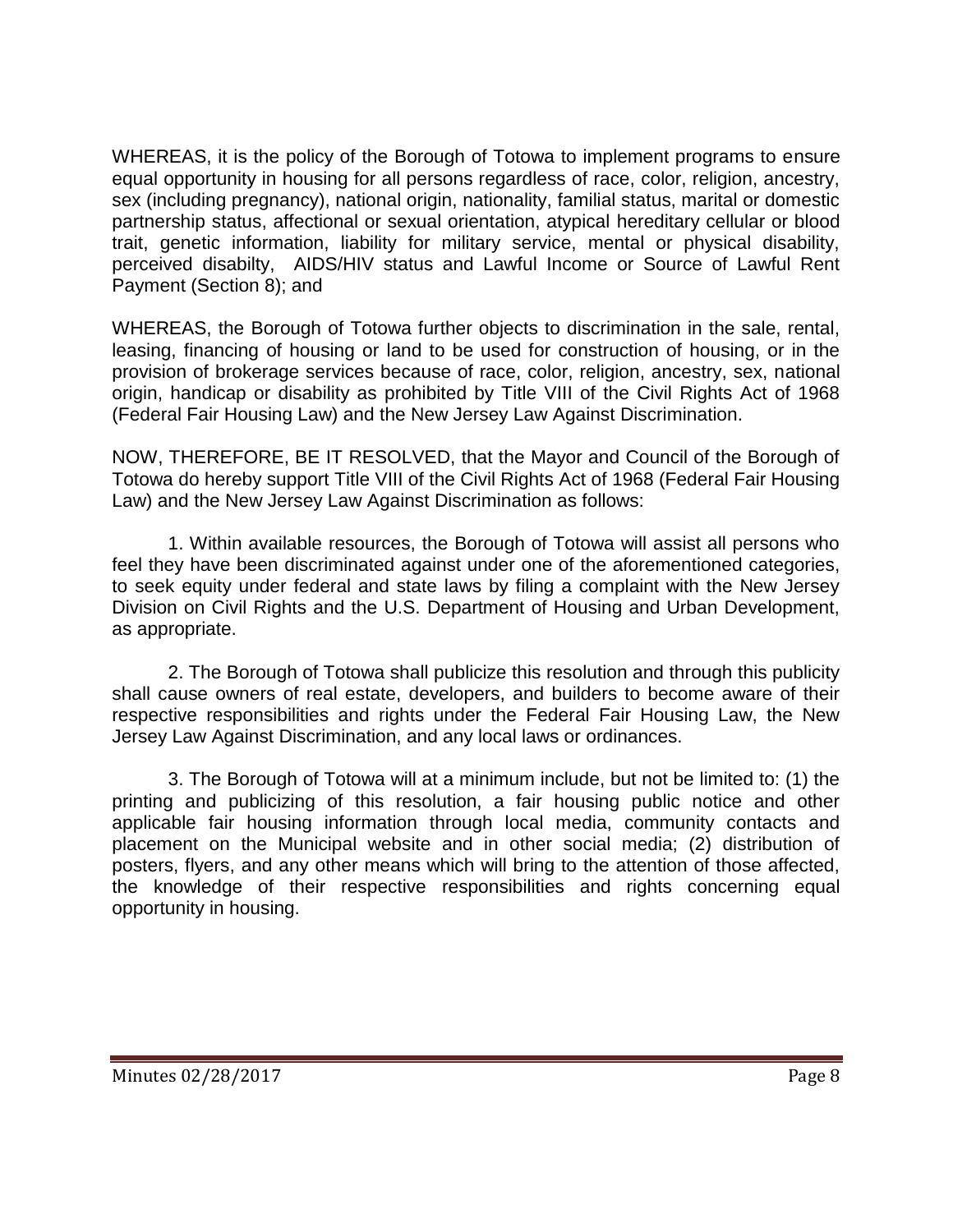A letter was received from the Passaic Valley Sewerage Commission along with a check in the amount of \$4,943.91 for the Municipal Rebate Incentive Program. There was a motion by Councilwoman Fontanella, seconded by Councilwoman Andriani to accept the funds. On roll call vote, all members of the Council present voted in the affirmative.

A letter was received from Murph's Tavern inviting the Mayor and Council to their annual celebrations in honor of St. Patrick's Day on Friday, March 10, 2017, Saturday, March 11, 2017 and Sunday, March 12, 2017 (5:00 p.m.—1:00 a.m.) and Friday, March 17, 2017 and Saturday, March 18, 2017 (3:00 p.m.—2:00 a.m.) and requesting permission to have Rosengren Avenue closed from Totowa Road to Union Boulevard on those dates and times. There was a motion by Councilwoman Fontanella, seconded by Councilwoman Andriani to approve the request. On roll call vote, all members of the Council present voted in the affirmative.

# STREET CLOSING AUTHORIZED BY THE MAYOR

Under the authority vested in me as Mayor of the Borough of Totowa, County of Passaic, State of New Jersey, by virtue of N.J.S.A. 40:67-16.9 and the Code of the Borough of Totowa Chapter No. 398-42, I, Mayor John Coiro, do hereby order and direct that Rosengren Avenue between Totowa Road and Union Boulevard be closed to vehicular traffic from 5:00 p.m. to 1:00 a.m. on Friday, March 10, 2017, Saturday, March 11, 2017 and Sunday, March 12, 2017 and from 3:00 p.m. to 2:00 a.m. on Friday, March 17, 2017 and Saturday, March 18, 2017. I further direct that proper signs and barriers be erected at the intersections of Rosengren Avenue and Totowa Road and Rosengren Avenue and Union Boulevard and that the Totowa Police Department control and regulate, as well as enforce, this regulation.

A letter was received from the Serra Club requesting permission to use the Municipal Parking Lot on Saturday, March 25, 2017 for a trip to the Sands Casino in Pennsylvania. There was a motion by Councilwoman Fontanella, seconded by Councilwoman Andriani to grant permission. On roll call vote, all members of the Council present voted in the affirmative. Councilman D'Angelo abstained from the voting.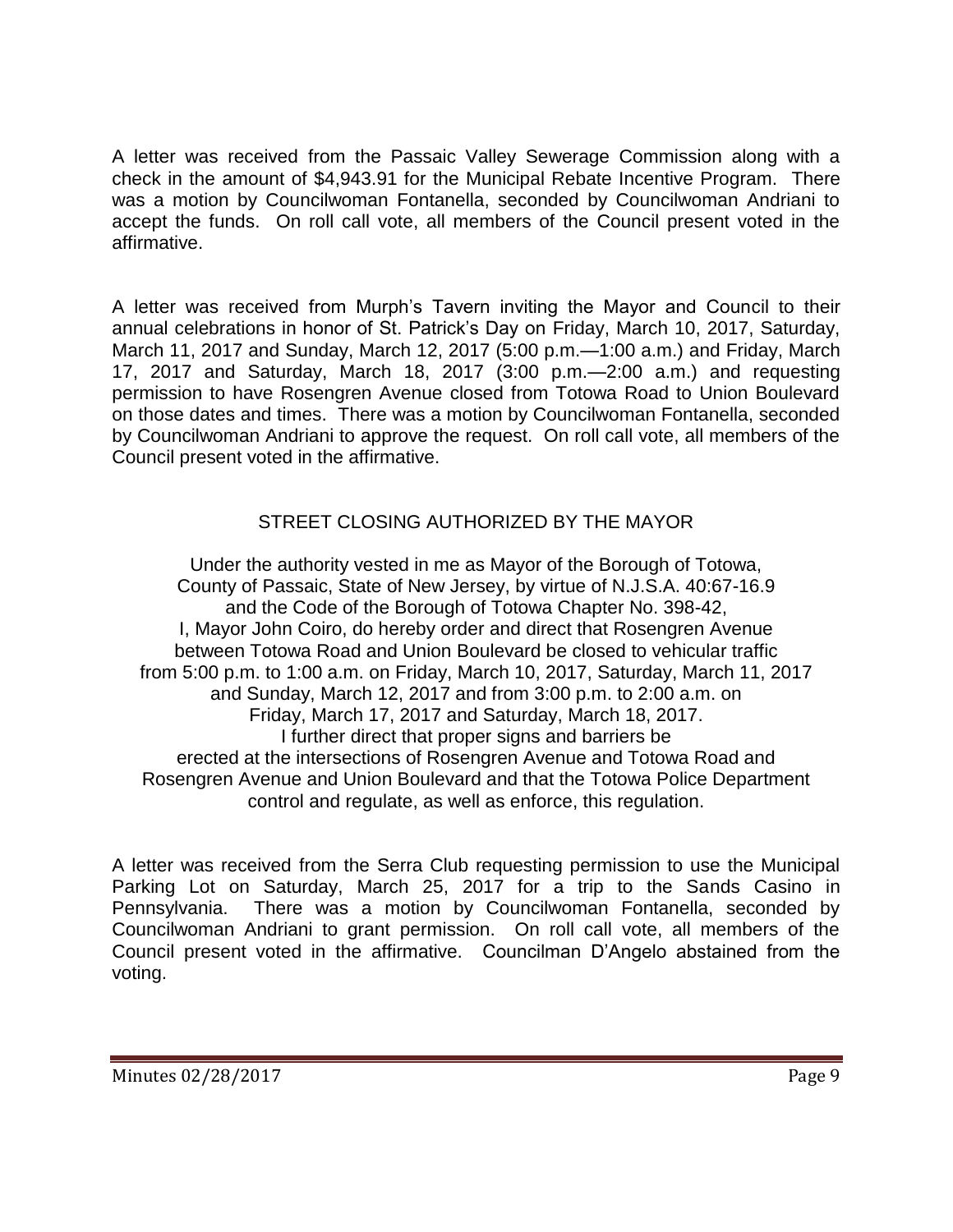A letter was received from a resident requesting permission to use the Municipal Parking Lot on August 15 and September 23, 2017. There was a motion by Councilwoman Fontanella, seconded by Councilwoman Andriani to grant permission. On roll call vote, all members of the Council present voted in the affirmative.

### COMMITTEE ON LIAISON & INSPECTION:

There was a motion by Councilwoman Andriani, seconded by Councilman Bucher to accept the following bids for the Tennis Court at Lincoln Field. On roll call vote, all members of the Council present voted in the affirmative.

| Company<br><b>Sita Construction</b> | <b>Total Bid</b><br>\$122,122.00 |
|-------------------------------------|----------------------------------|
| <b>T&amp;S Builders</b>             | \$130,262.00                     |
| Halecon, Inc.                       | \$131,660.00                     |
| Abraham General Construction, LLC   | \$135,480.00                     |
| DiMilia, Inc.                       | \$137,008.60                     |
| MJ D'Arminio, Inc.                  | \$143,999.00                     |
| All Surface Asphalt Paving, Inc.    | \$153,150.00                     |

Upon the recommendation of the Engineer, there was a motion by Councilwoman Andriani, seconded by Councilman Bucher to adopt the following resolution to award the contract to the lowest responsible bidder. On roll call vote, all members of the Council present voted in the affirmative.

## RESOLUTION NO. 46-2017

RESOLUTION AWARDING CONTRACT FOR TENNIS COURT AT LINCOLN FIELD

WHEREAS, the Mayor and Council of the Borough of Totowa applied for and received funding from the Passaic County Open Space and Farmland Preservation Trust Fund for the installation of a tennis court at Lincoln Field; and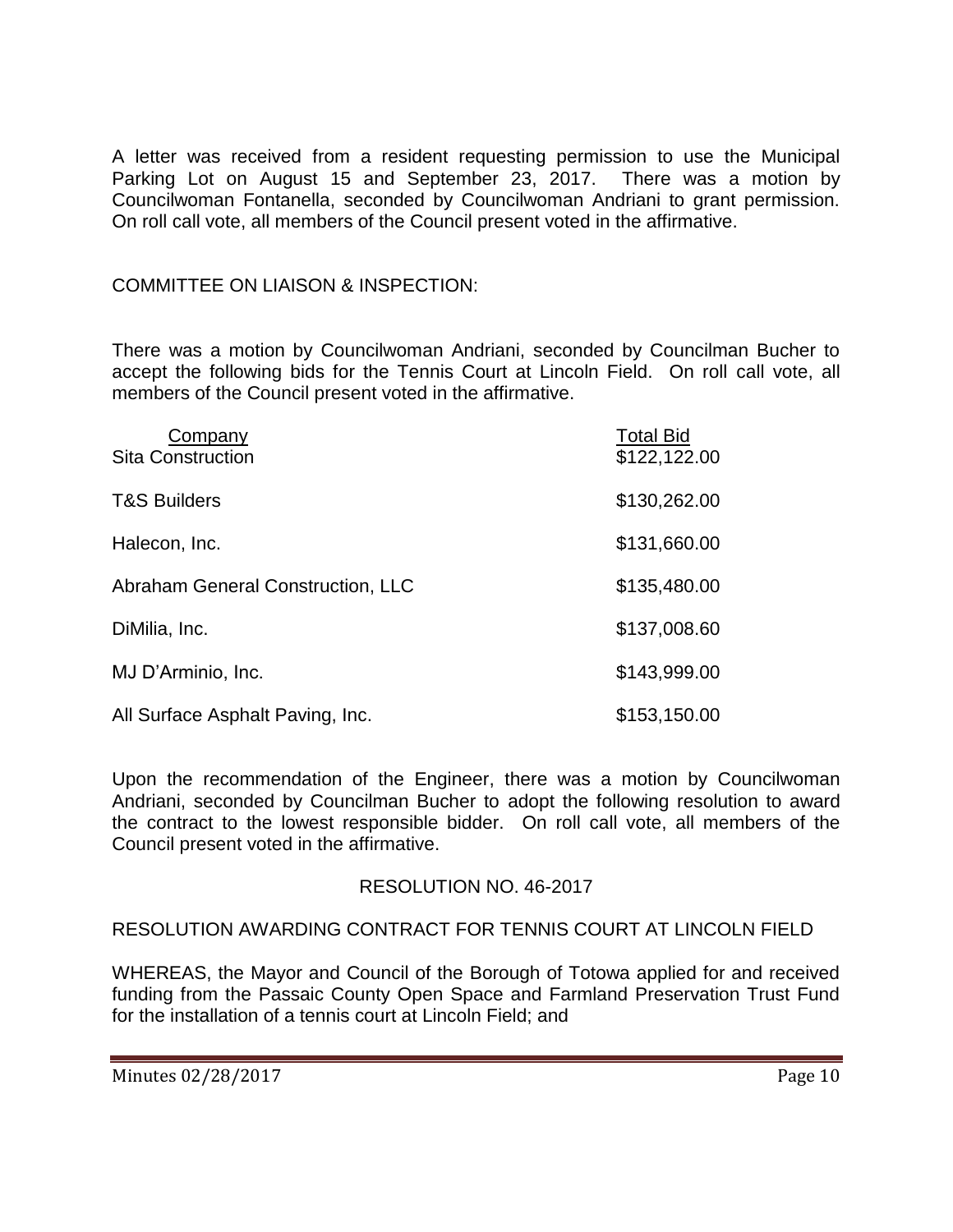WHEREAS, the Mayor and Council of the Borough of Totowa did advertise for receipt of sealed bids for the tennis court in accordance with the specifications entitled "Specifications, Proposal and Contract Documents For Borough of Totowa Tennis Court at Lincoln Field, Passaic County, New Jersey, Contract No. 2016-4 "; and

WHEREAS, the Borough of Totowa did receive bids at its Municipal Building on February 22, 2017; and

WHEREAS, the apparent low bid was submitted by Sita Construction Co., Inc. 55 Cannonball Road, Wanaque, New Jersey 07465 in the amount of \$122,122.00, a copy of which is on file in the office of the Borough of Totowa Municipal Clerk; and

WHEREAS, the Mayor and Council of the Borough of Totowa have determined that the bid submitted by Sita Construction Co., Inc be accepted as the lowest responsible bid.

NOW, THEREFORE, BE IT RESOLVED, that the Mayor and Council of the Borough of Totowa do hereby accept the bid of Sita Construction, Co., Inc for the installation of a tennis court at Lincoln Field as the lowest responsible bid for the total sum of \$122,122.00.

BE IT FURTHER RESOLVED, that the Municipal Council of the Borough of Totowa does hereby authorize the Mayor and Municipal Clerk to execute any and all necessary instruments relating thereto.

There was a motion by Councilwoman Andriani, seconded by Councilman Bucher to adopt the following Resolution To Cancel Escrow Account Balances In Other Trust Fund. On roll call vote, all members of the Council present voted in the affirmative.

## RESOLUTION NO. 47-2017

### RESOLUTION TO CANCEL ESCROW ACCOUNT BALANCES IN OTHER TRUST FUND

WHEREAS, the CMFO/Treasurer has advised that there exists old and inactive escrow balances that remain outstanding in the Other Trust Fund; and

WHEREAS, it is necessary to formally cancel said balances so that the unexpended balances may be credited to Surplus; and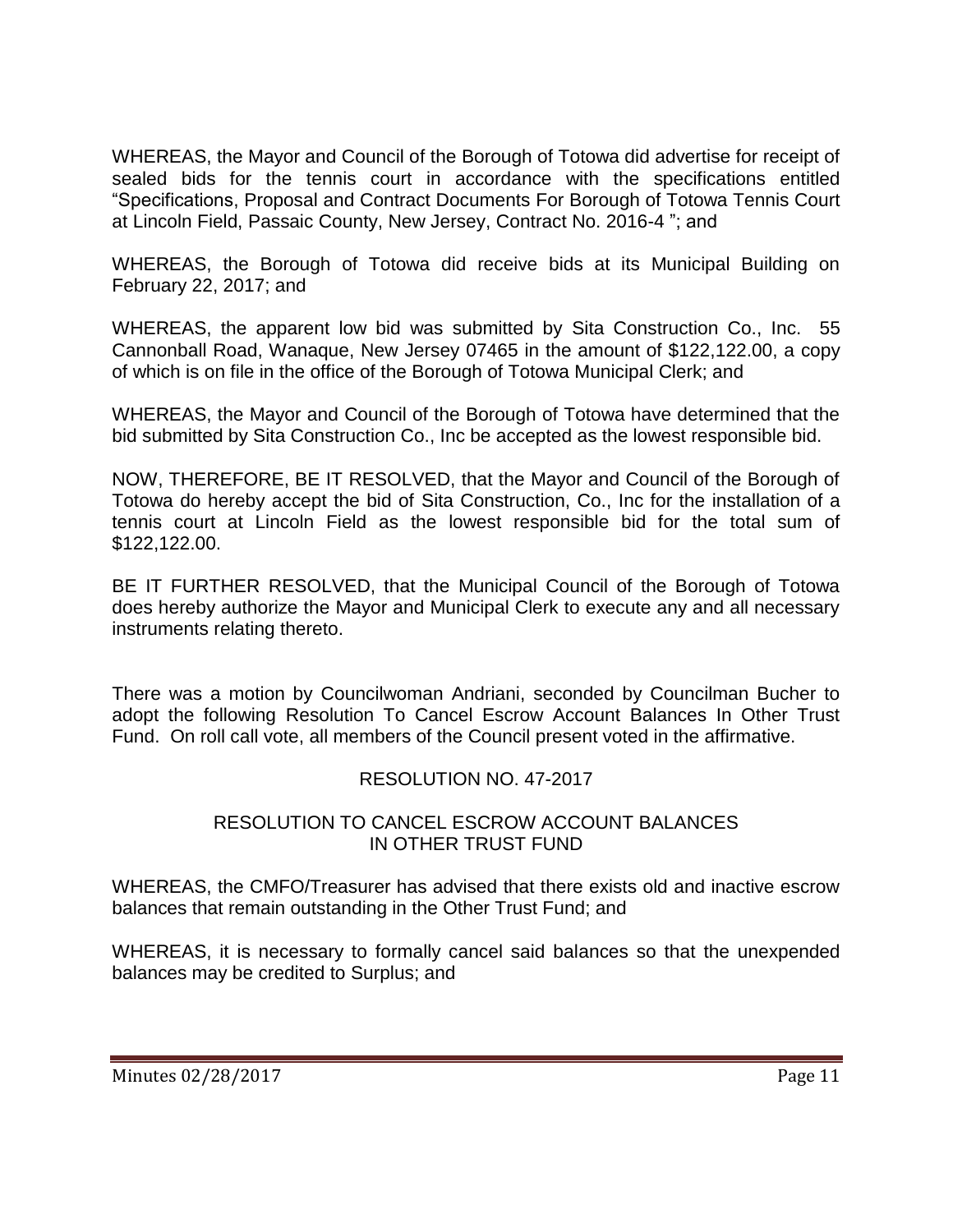WHEREAS, the Mayor and Council of the Borough of Totowa desire to cancel these account balances of record – as detailed on the attached list – in the amount of \$7,740.00 and transfer to Surplus.

NOW, THEREFORE, BE IT RESOLVED, by the Mayor and Council of the Borough of Totowa that the CMFO/Treasurer be authorized to cancel the account balances of the old and inactive escrow accounts in the Other Trust Fund as detailed on the attached list in the total of sum of \$7,740.00.

BE IT FURTHER RESOLVED, by the Mayor and Council of the Borough of Totowa that the CMFO/Treasurer transfers the total sum of \$7,740.00 from Other Trust to Surplus.

There was a motion by Councilwoman Andriani, seconded by Councilman Bucher to adopt the following Resolution Authorizing Contract For Geese Control Services For 2017. On roll call vote, all members of the Council present voted in the affirmative.

## RESOLUTION NO. 48-2017

#### RESOLUTION AUTHORIZING CONTRACT FOR GEESE CONTROL SERVICES FOR 2017

WHEREAS, the Borough of Totowa Board of Recreation has recommended that the Borough of Totowa hire a qualified company to provide safe and effective geese clearing and control services at all of the Borough of Totowa recreational ball fields; and

WHEREAS, the Mayor and Council of the Borough of Totowa have also determined that there is a need to retain a company that can provide these services to ensure the health and well-being of the residents of the Borough of Totowa; and

WHEREAS, the Borough of Totowa has solicited quotes for the necessary geese clearing services for all of the Borough of Totowa recreational fields as well as Washington Park School and the Municipal Complex; and

WHEREAS, Geese Chasers North Jersey LLC, 308 Winchester Drive, Brick, New Jersey 08724 submitted a proposal dated February 17, 2017 to clear and maintain a virtually geese-free environment with the use of working border collies, a copy of which is on file in the office of the Borough of Totowa Municipal Clerk; and

WHEREAS, Geese Chasers North Jersey LLC will provide these services to the Borough of Totowa on an as needed basis for a term not to exceed a period of one (1) year; and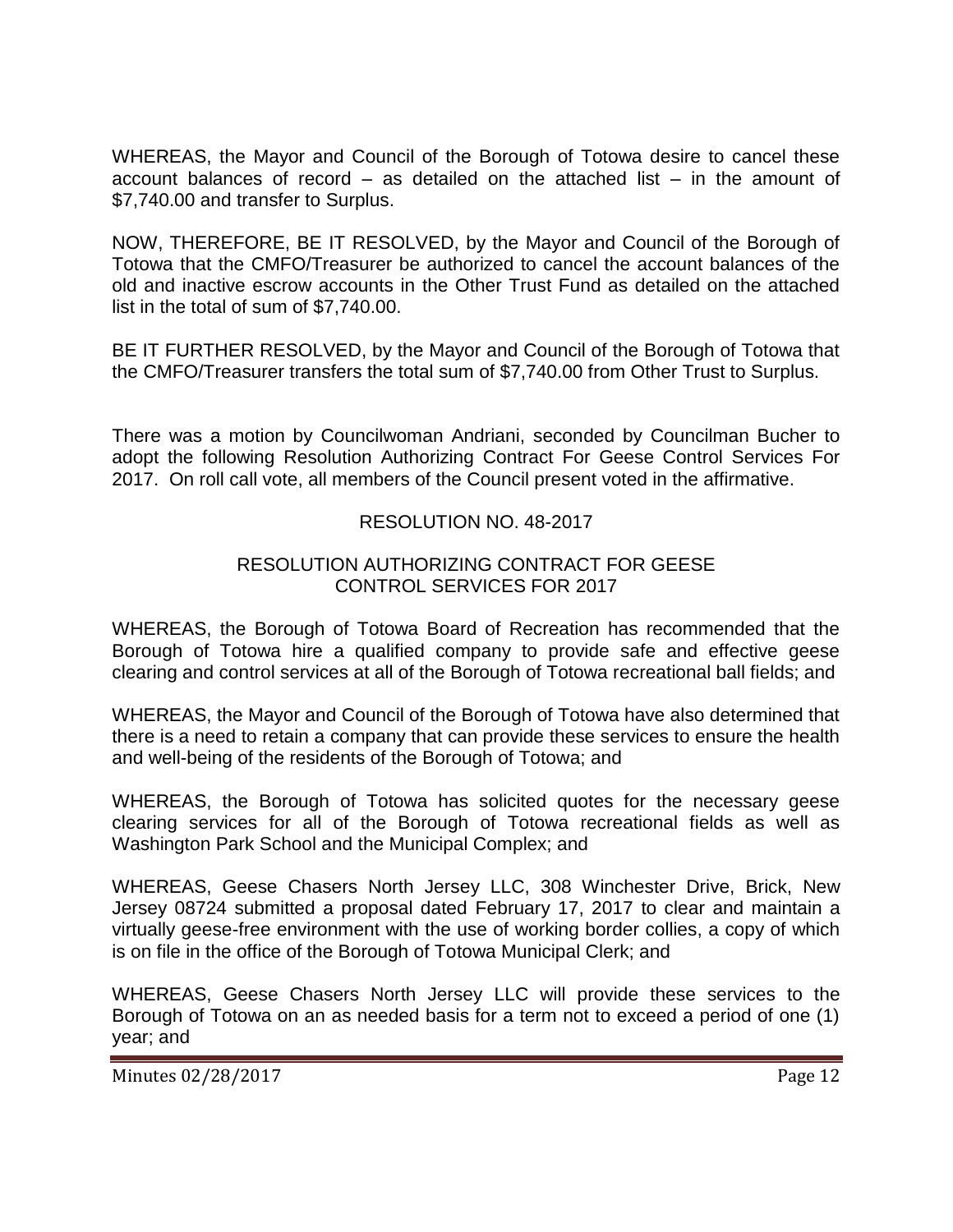WHEREAS, pursuant to the applicable New Jersey State laws, the contract for these services may be authorized without public bidding since the total contract price will not exceed the public bidding threshold.

NOW, THEREFORE, BE IT RESOLVED, that the Mayor and Council of the Borough of Totowa do hereby authorize a contract with Geese Chasers North Jersey LLC for all necessary geese control and clearing services in accordance with the fee schedule set forth in their proposal.

BE IT FURTHER RESOLVED, that the Municipal Council of the Borough of Totowa does hereby authorize the Mayor and Municipal Clerk to execute any and all instruments relating thereto.

COMMITTEE ON LEGISLATION & ORDINANCES:

There was a motion by Councilman Capo, seconded by Councilman Picarelli to adopt the following Resolution Approving A Place-To-Place Transfer (Expansion Of Premises) For Plenary Retail Consumption License No. 1612-33-003-003. On roll call vote, all members of the Council present voted in the affirmative.

## RESOLUTION NO. 49-2017

#### RESOLUTION APPROVING A PLACE-TO-PLACE TRANSFER (EXPANSION OF PREMISES) FOR PLENARY RETAIL CONSUMPTION LICENSE NO. 1612-33-003-003

WHEREAS, an application has been filed for a Place-To-Place transfer (Expansion of Premises) of Plenary Retail Consumption License No. 1612-33-003-003, for purposes of expanding the premises under license wherein the sale, service and storage of alcoholic beverages are authorized; and

WHEREAS, the submitted application form is complete in all respects, the transfer fees have been paid, and the license has been properly renewed for the current license term.

NOW, THEREFORE, BE IT RESOLVED, that the Municipal Council of the Borough of Totowa does hereby approve, effective February 28, 2017, the expansion of the aforesaid Plenary Retail Consumption licensed premises located at 375 – 377 Union Boulevard, Totowa, New Jersey, 07512 to place under license the area delineated in the application form and the sketch of the licensed premises attached thereto.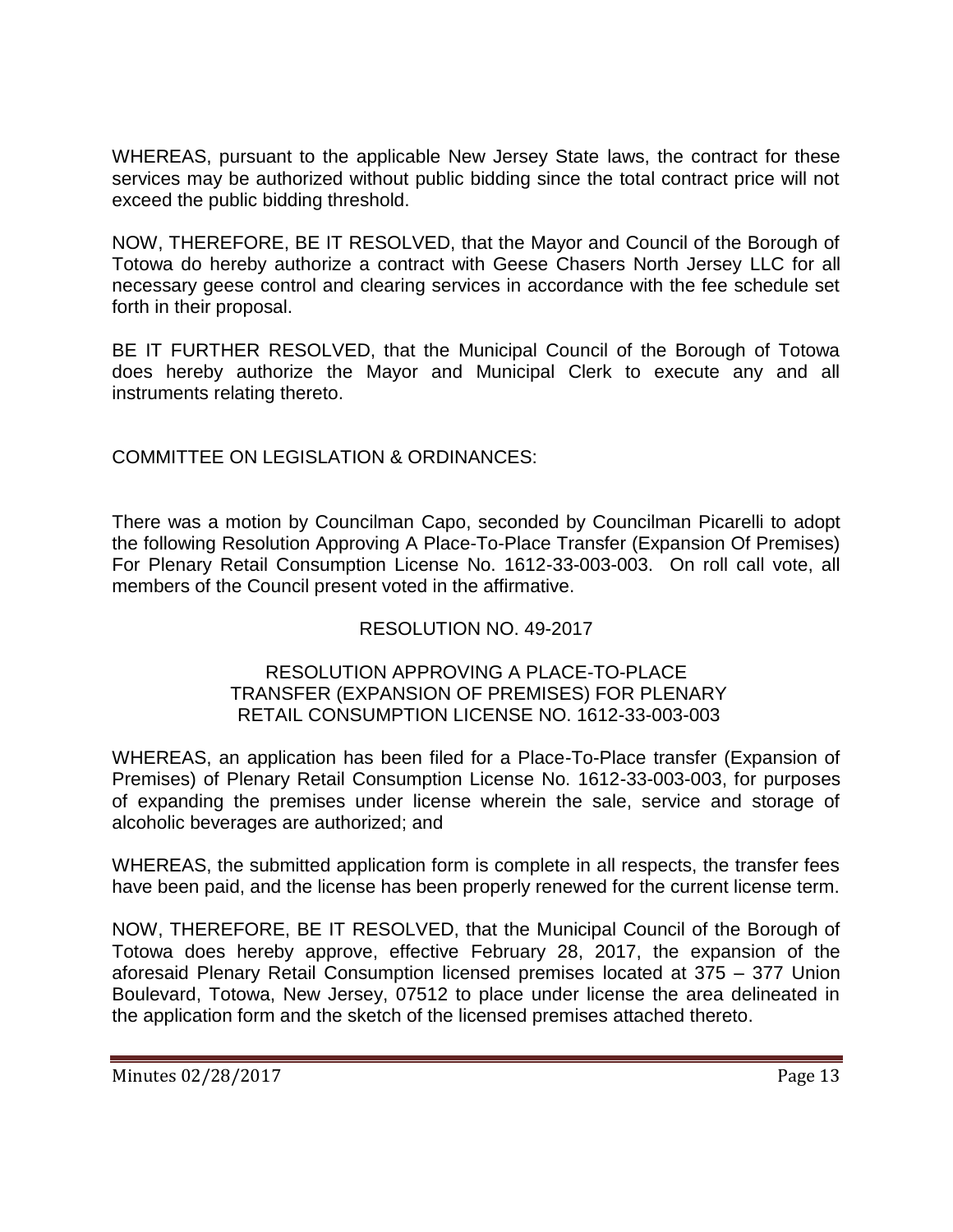There was a motion by Councilman Capo, seconded by Councilman Picarelli to approve the Petition To Extend Licensed Premises for Anthony Murphy, Inc. on Friday, March 10, 2017, Saturday, March 11, 2017 and Sunday, March 12, 2017. On roll call vote, all members of the Council present voted in the affirmative.

There was a motion by Councilman Capo, seconded by Councilman Picarelli to approve the Petition To Extend Licensed Premises for Anthony Murphy, Inc. on Friday, March 17, 2017 and Saturday, March 18, 2017. On roll call vote, all members of the Council present voted in the affirmative.

There was a motion by Councilman Capo, seconded by Councilman Picarelli to adopt the following Resolution Authorizing Massage Establishment License for Totowa Reflex Spa, LLC Doing Business As Totowa Reflex Spa. On roll call vote, all members of the Council present voted in the affirmative.

## RESOLUTION NO. 50-2017

#### RESOLUTION AUTHORIZING MASSAGE ESTABLISHMENT LICENSE FOR TOTOWA REFLEX SPA, LLC DOING BUSINESS AS TOTOWA REFLEX SPA

WHEREAS, Totowa Reflex Spa, LLC doing business as Totowa Reflex Spa ("Totowa Reflex Spa") has approval to operate a massage establishment in a portion of the premises located at 169 Union Boulevard, Totowa, New Jersey; and

WHEREAS, in accordance with the requirements set forth in Chapter 250 entitled "Massage Establishments" in the Borough of Totowa Code Book, Totowa Reflex Spa has submitted an application dated July 22, 2016 to the Borough of Totowa for a Massage Establishment License; and

WHEREAS, the Borough of Totowa Police Department has conducted a thorough investigation of the applicant in accordance with Section 250-6 of the Borough of Totowa Code Book; and

WHEREAS, the Borough of Totowa Police Chief has cleared the license for approval pursuant to his Memorandum dated February 23, 2017; and

WHEREAS, after reviewing the application and report issued by the Borough of Totowa Police Department, the Mayor and Council of the Borough of Totowa have determined that the Totowa Reflex Spa has complied with all the requirements for a Massage Establishment License in the Borough of Totowa.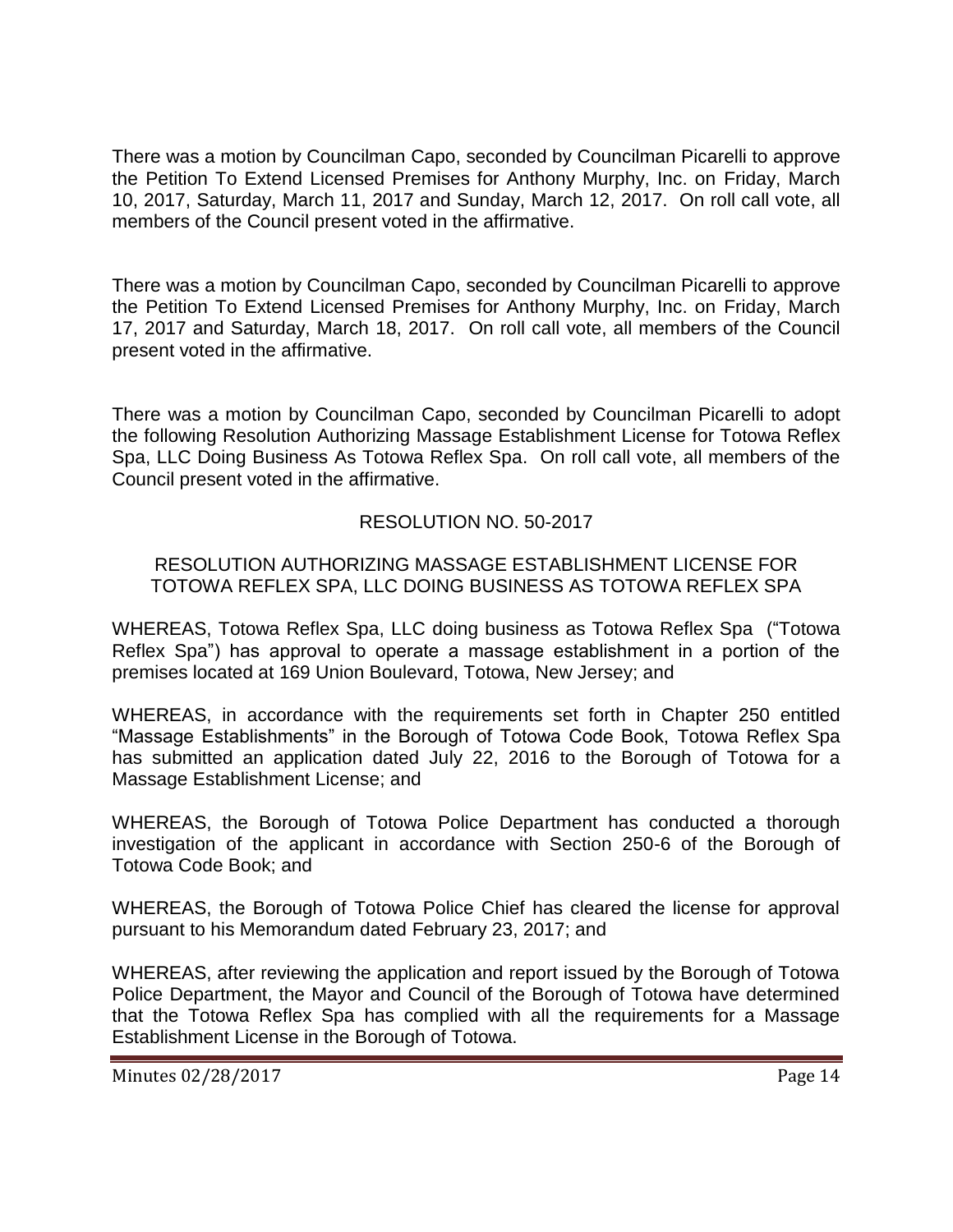NOW, THEREFORE, BE IT RESOLVED, that the Mayor and Council of the Borough of Totowa do hereby approve the Massage Establishment License application for Totowa Reflex Spa, LLC doing business as Totowa Reflex Spa and authorize the Borough of Totowa Municipal Clerk to issue a Massage Establishment License effective February 28, 2017 through June 30, 2017.

BE IT FURTHER RESOLVED, that Totowa Reflex Spa is required to continue to comply with all applicable laws, ordinances, rules and regulations and said license must be renewed annually on or before July 1<sup>st</sup> each year.

There was a motion by Councilman Capo, seconded by Councilman Picarelli to adopt the following Resolution Authorizing Massage Therapist License for Xuan Ying Yu for Totowa Reflex Spa, LLC Doing Business As Totowa Reflex Spa. On roll call vote, all members of the Council present voted in the affirmative.

## RESOLUTION NO. 51-2017

## RESOLUTION AUTHORIZING MASSAGE THERAPIST LICENSES FOR TOTOWA REFLEX SPA, LLC DOING BUSINESS AS TOTOWA REFLEX SPA

WHEREAS, Totowa Reflex Spa, LLC doing business as Totowa Reflex Spa ("Totowa Reflex Spa") has approval to operate a massage establishment in a portion of the premises located at 169 Union Boulevard, Totowa, New Jersey; and

WHEREAS, the requirements set forth in Chapter 250 entitled "Massage Establishments" in the Borough of Totowa Code Book include obtaining a Massage Establishment License for the business and Massage Therapist Licenses for employees to be issued by the Borough of Totowa Municipal Clerk; and

WHEREAS, by Resolution No. 50-2017 dated February 28, 2017, the Mayor and Council of the Borough of Totowa authorized the issuance of a Massage Establishment License for Totowa Reflex Spa effective February 28, 2017 through June 30, 2017; and

WHEREAS, Ying Yu Xuan, 463 Lawn Avenue, Palisades Park, New Jersey has submitted an application for a Massage Therapist License as an employee of Totowa Reflex Spa, 169 Union Boulevard, Totowa, New Jersey; and

WHEREAS, the above named employee of Totowa Reflex Spa has submitted proof of her respective clinical training in compliance with Section 250-7 of the Borough of Totowa Code Book; and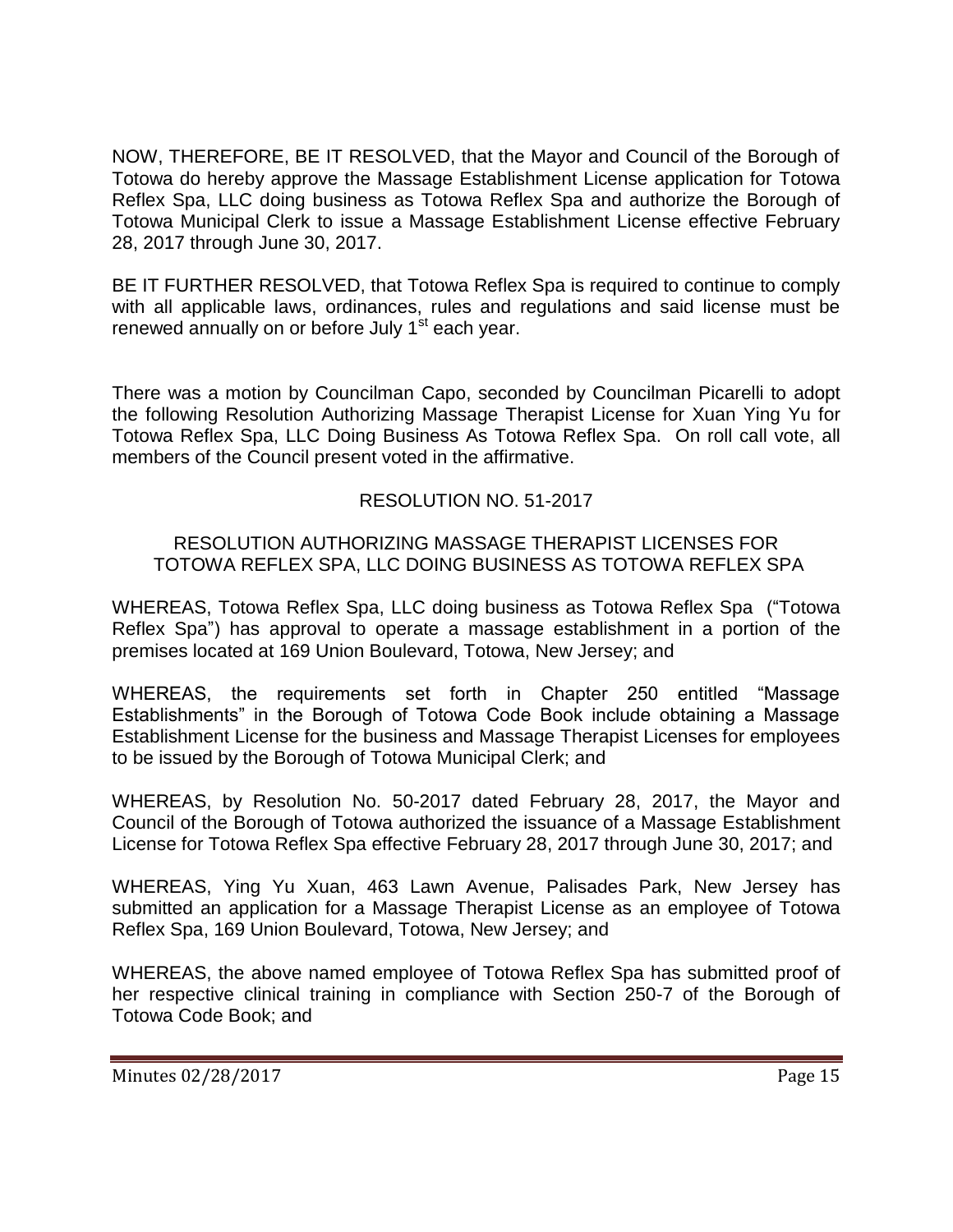WHEREAS, the Borough of Totowa Police Department has conducted a thorough investigation of the applicant in accordance with Section 250-6 of the Borough of Totowa Code Book; and

WHEREAS, the Borough of Totowa Police Chief has cleared the license for approval pursuant to his Memorandum dated February 23, 2017; and

WHEREAS, after reviewing the application and report issued by the Borough of Totowa Police Department, the Mayor and Council of the Borough of Totowa have determined that the aforementioned applicant has complied with all the requirements for a Massage Therapist License in the Borough of Totowa.

NOW, THEREFORE, BE IT RESOLVED, that the Mayor and Council of the Borough of Totowa do hereby approve the Massage Therapist License application for Ying Yu Xuan as an employee of Totowa Reflex Spa, LLC doing business as Totowa Reflex Spa and authorize the Borough of Totowa Municipal Clerk to issue a Massage Therapist License effective February 28, 2017 through June 30, 2017.

BE IT FURTHER RESOLVED, that the above Massage Therapist License holder is required to comply with all applicable laws, ordinances, rules and regulations and said license must be renewed annually on or before July  $1<sup>st</sup>$  each year.

There was a motion by Councilman Capo, seconded by Councilman Picarelli to approve the Application For Special Permit For Social Affair from the State Of New Jersey Division Of Alcoholic Beverage Control for the BPOE #2111 Passaic Valley Elks to be held on March 18, 2017 from 5:00 p.m. – 11:59 p.m. On roll call vote, all members of the Council present voted in the affirmative.

There was a motion by Councilman Capo, seconded by Councilman Picarelli to approve Raffle License Application Nos. 2009 & 2010 for the BPOE #2111 Passaic Valley Elks for a Tricky Tray and On-Premise 50/50 to be held on March 18, 2017. On roll call vote, all members of the Council present voted in the affirmative.

There was a motion by Councilman Capo, seconded by Councilman Picarelli to approve Raffle License Application Nos. 2011 & 2012 for the Organization of Parents & Educators for a Tricky Tray and On-Premise 50/50 to be held on April 13, 2017 at The Bethwood. On roll call vote, all members of the Council present voted in the affirmative.